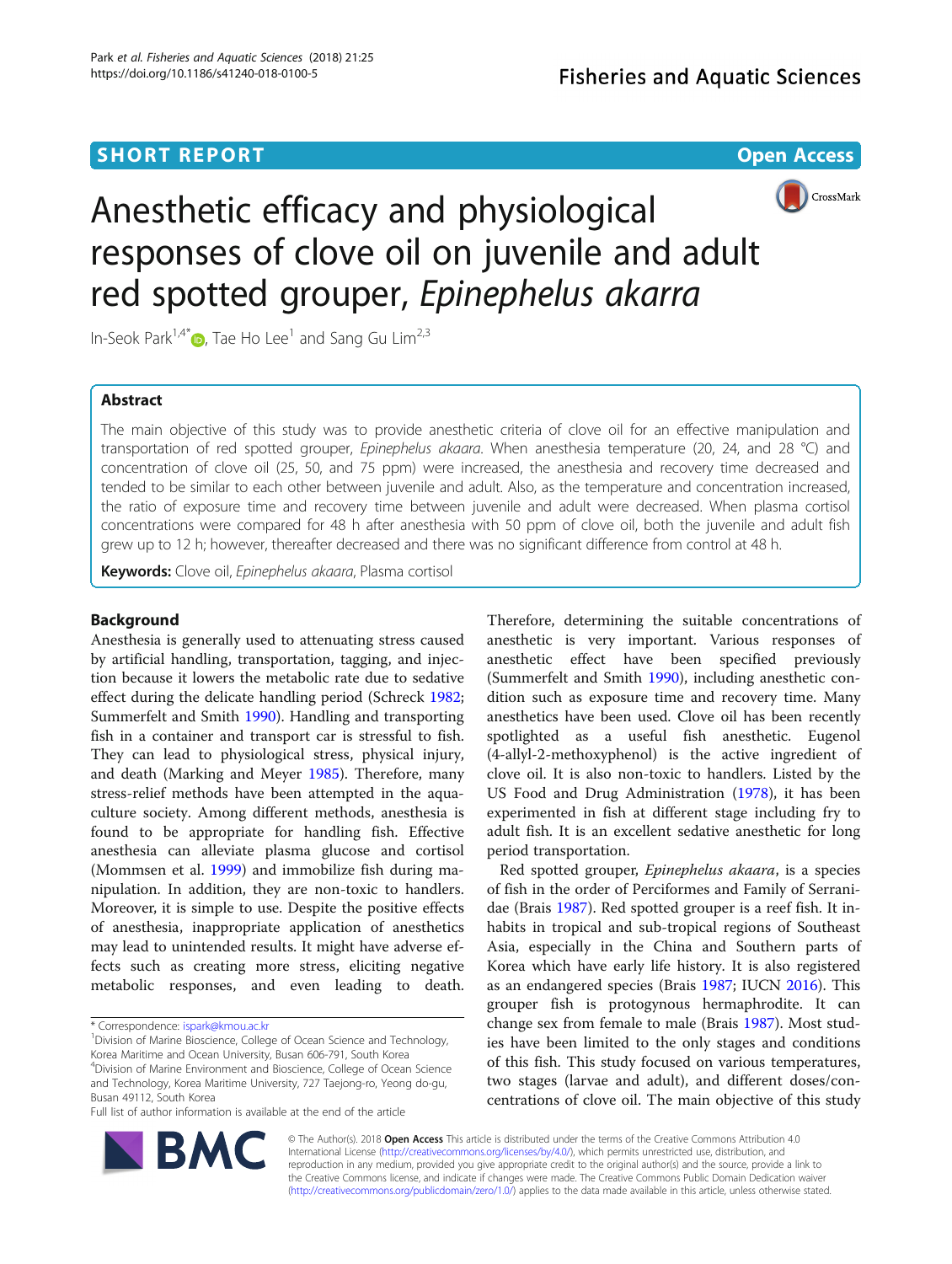was to provide anesthetic criteria of clove oil for an effective manipulation and transportation of red spotted grouper.

## Materials and methods

Experiments were conducted at the Future Aquaculture Research Center in Jeju, South Korea. Ten juvenile specimens (standard length  $9.1 \pm 1.78$  cm, body weight 14.3  $\pm$  4.21 g; mean  $\pm$  SD) and ten adult specimens (35.1  $\pm$ 5.92 cm,  $1044.5 \pm 149.63$  g) were individually exposed to each anesthetic concentration. For sufficient adaptation, fish samples were acclimated for 1 week at different water temperature (20, 24, and 28 °C) with filtration and aeration. All fish samples were starved for 24 h prior to experiments. Water quality parameters during the experiment were tested daily and maintained as followed: pH  $7.5 \pm 0.07$ , salinity  $31.2 \pm 0.17$ , and dissolved oxygen  $7.1 \pm 0.35$ . Anesthetic used in this study was clove oil (82–87% eugenol, Sigma-Aldrich, St. Louis, MO, USA). Clove oil is poorly mixable with water. Therefore, it was dissolved in 95% ethanol (Sigma-Aldrich, St. Louis, MO, USA) at a ratio of 1:10. To determine the anesthetic dose, different concentrations of clove oil (25, 50, and 75 ppm) were exposed to fish at different water temperatures (20, 24, and 28 °C). Each juvenile fish was transferred from a stock tank to anesthetic-containing aquarium (20 L). Anesthetized sample was then transferred to a sea water tank containing (20 L with sufficiently aeration) for recovery. Individual adult fish was transferred to anesthetic-containing aquarium (100 L). Anesthetized individual sample was then transferred to a

sea water tank containing (100 L) for recovery. Stages of anesthesia and recovery response are shown in Table 1. Exposure time (anesthesia time) and recovery time were recorded using a stopwatch. To define the stress response of experimental samples to anesthetic exposure, blood samples were obtained from ten randomly selected fish. In order to compare the blood plasma cortisol concentrations over time for 48 h at the same concentration (clove oil 50 ppm) of juvenile and adult fish, seven groups were established: control, no exposure to anesthetic; shortly after anesthesia: 1, 6, 12, 24, and 48 h. Blood was centrifuged at 200×g for 10 min and stored at − 80 °C freezer (Nihon Freezer, Japan) until analysis. Cortisol concentration in 50 μl samples was measured using a cortisol radioimmunoassay kit (Coat-- A-Count TKCO Cortisol RIA Kit; DPC, USA). Two-way analysis of variance (ANOVA) and Duncan's multiple range test (Duncan [1955](#page-4-0)) were used to determine the significance of difference among means of treatments using SPSS software (SPSS 9.0, SPSS Inc., USA).

# Results and discussion

Different clove oil concentrations and temperatures affected the exposure time and recovery time for both juvenile and adult red spotted grouper. All experimental fish samples survived after being exposed to the anesthetic during the experiment. As shown in Table [2](#page-2-0), exposure times of all samples were decreased when the concentration of clove oil was increased. Regarding the exposure time of juvenile and adult at 20 °C, juvenile samples were anesthetized 1.4–1.7 times faster than

Table 1 Stages of anesthesia and recovery of red spotted grouper, Epinephelus akaara, after exposing to clove oil\*

| Stage          | Characteristic behavior<br>Anesthesia                                                                               |  |  |  |  |
|----------------|---------------------------------------------------------------------------------------------------------------------|--|--|--|--|
|                |                                                                                                                     |  |  |  |  |
| A <sub>1</sub> | Normal swimming; operculum movement and normal general movement                                                     |  |  |  |  |
| A2             | Swimming speed slowed; rolling from side to side                                                                    |  |  |  |  |
| A <sub>3</sub> | Partial loss of equilibrium; swimming erratically                                                                   |  |  |  |  |
| A4             | Complete loss of equilibrium; swimming perfectly inside-out; pectoral fin, pelvic fin, and dorsal fin movement stop |  |  |  |  |
| A5             | Little sedation; anal fin and tail fin movement stop                                                                |  |  |  |  |
| A6             | Perfect sedation; only operculum movement                                                                           |  |  |  |  |
| A7             | Operculum movement ceased                                                                                           |  |  |  |  |
|                | Recovery                                                                                                            |  |  |  |  |
| R1             | Resume operculum movement                                                                                           |  |  |  |  |
| R <sub>2</sub> | Preferential movement of pectoral fin and tail fin                                                                  |  |  |  |  |
| R <sub>3</sub> | Dorsal fin, pelvic fin, and anal fin movement                                                                       |  |  |  |  |
| <b>R4</b>      | Swimming perfectly inside-out                                                                                       |  |  |  |  |
| R <sub>5</sub> | Swimming erratically; redressing the balance                                                                        |  |  |  |  |
| R <sub>6</sub> | Normal swimming; responsiveness to visual stimuli                                                                   |  |  |  |  |

\*Modified from Summerfelt and Smith [\(1990\)](#page-5-0)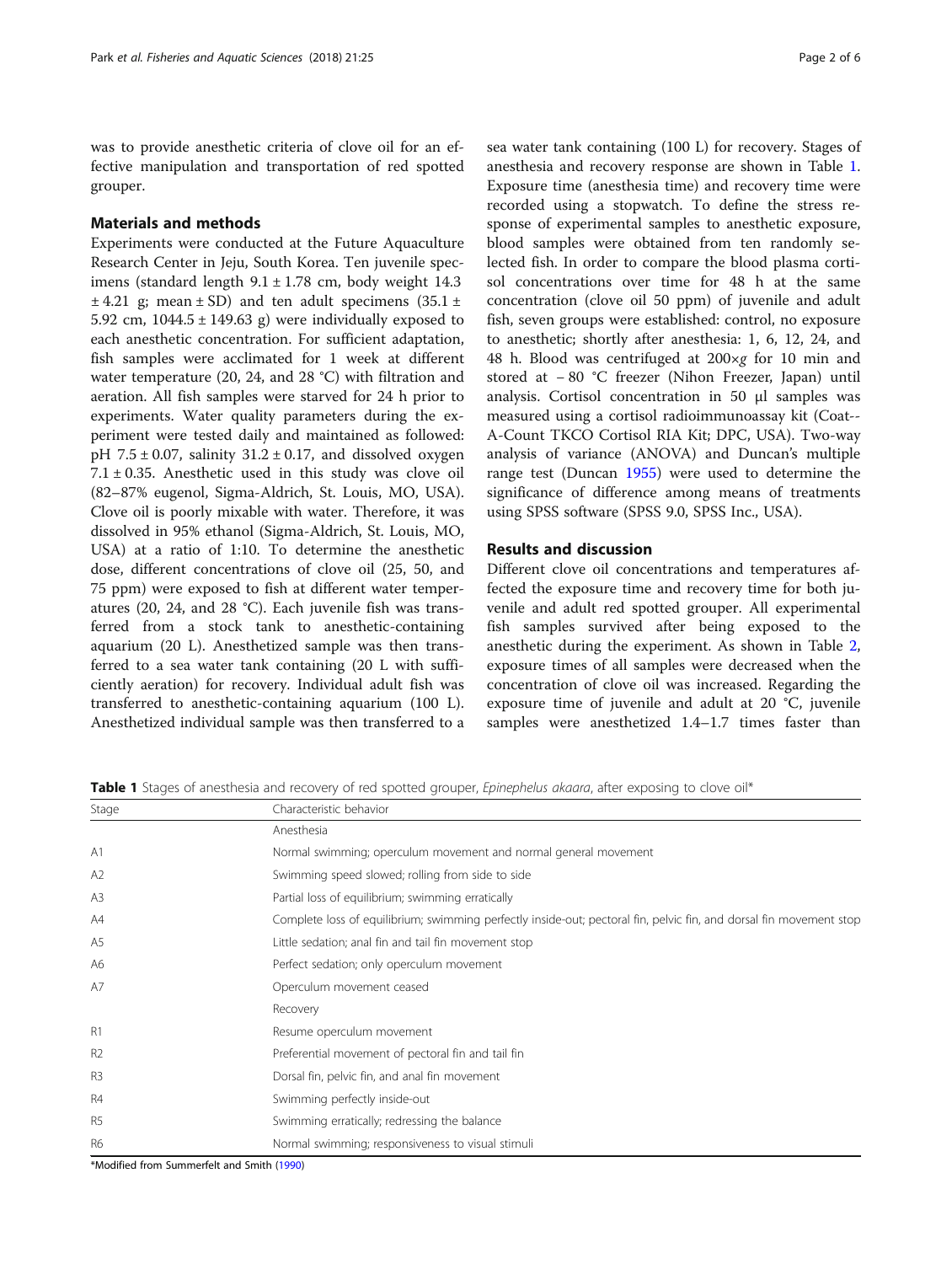| Temperature (°C) | Dose (ppm) | Time (sec)                 |                             |                           |                        |
|------------------|------------|----------------------------|-----------------------------|---------------------------|------------------------|
|                  |            | Juvenile                   |                             | Adult                     |                        |
|                  |            | Exposure                   | Recovery                    | Exposure                  | Recovery               |
| 20               | 25         | $151 \pm 17.2^c$           | $291 \pm 23.5^{\rm b}$      | $255 \pm 15.4^c$          | $280 \pm 21.7^{\rm b}$ |
|                  | 50         | $103 \pm 10.4^b$           | $273 \pm 17.3^b$            | $163 \pm 11.7^b$          | $271 \pm 19.3^b$       |
|                  | 75         | $75 \pm 10.3^{\circ}$      | $238 \pm 16.5^{\circ}$      | $107 \pm 9.5^{\circ}$     | $243 \pm 11.5^a$       |
| 24               | 25         | $138 \pm 9.3^{\circ}$      | $288 \pm 21.8$ <sup>b</sup> | $221 \pm 15.6^{\circ}$    | $257 \pm 20.3^{\rm b}$ |
|                  | 50         | 91 $\pm$ 10.1 <sup>b</sup> | $256 \pm 18.1^a$            | $123 \pm 9.3^{b}$         | $232 \pm 17.2^a$       |
|                  | 75         | $67 \pm 9.4^{\circ}$       | 241 $\pm$ 15.7 <sup>a</sup> | $88 \pm 6.2^{\circ}$      | $214 \pm 15.1^a$       |
| 28               | 25         | $126 \pm 10.5^{\circ}$     | $267 \pm 24.9^b$            | $153 \pm 10.5^{\circ}$    | $248 \pm 21.5^{\rm b}$ |
|                  | 50         | $83 \pm 11.2^b$            | $273 \pm 20.1^{\rm b}$      | $94 \pm 11.2^b$           | $219 \pm 16.8^b$       |
|                  | 75         | 59 ± 7.9 <sup>aA</sup>     | $229 \pm 12.1^a$            | 71 $\pm$ 9.9 <sup>a</sup> | $83 \pm 9.1^{\circ}$   |

<span id="page-2-0"></span>Table 2 Effects of different clove oil concentrations and temperatures on anesthesia time and recovery time of juvenile and adult red spotted grouper, Epinephelus akaara\*

\*Each value is mean ± standard deviation of triplicate independent experiments (n = 10). Different small letters indicate significant differences for the different clove oil dose at the same water temperature ( $P < 0.05$ ), the same superscript letter are not significantly different ( $P > 0.05$ )

adult samples. At 24 °C, juvenile samples were anesthetized 1.3–1.6 times faster than adult samples. At 28 °C, juvenile samples were anesthetized 1.1–1.2 times faster than adult samples. When water temperature was further increased, the anesthesia time tended to be similar to each other between juvenile and adult.

Compared the water temperature in the anesthetic as temperature rose to 28 °C (20, 24, and 28 °C), a time of 1.2–1.3 times was decreased in all anesthetic concentration. When results were compared between low concentration and high concentration of clove oil, anesthesia time for both juvenile and adult samples at 75 ppm was shortened by more than 2 fold compared to that at 25 ppm, while results at 50 ppm were closer to those at 75 ppm than that those at 25 ppm. Recovery time for juvenile and adult showed the similar tendency at all anesthesia temperatures (20, 24, and 28 °C). When the concentration of clove oil was increased (25 to 75 ppm), the recovery time was shorter. Thus, the lowest concentration needed the longest anesthesia time and recovery time, while the highest concentration had the fastest anesthesia time and the recovery time. When the recovery time at different water temperatures was compared, juvenile samples took 1.1–1.3 times longer recovery time than adult samples at all temperatures.

According to Park et al. [\(2008](#page-5-0)) and Santos et al. ([2015](#page-5-0)), fish samples are affected by both temperature and clove oil concentration. Santos et al. ([2015\)](#page-5-0) have determined the effect of different anesthetics (MS-222, 2-phenoxyethanol, clove oil, and benzocaine) on marbled rabbitfish, Siganus rivulatus, at different water temperatures. Marbled rabbitfish had the fastest anesthesia time at high temperature (30 °C) regardless of which

anesthetic was used. Anesthesia time at high temperature and concentrations attributed to exposure time and recovery time of kelp grouper, *E. bruneus*, which showed different tendency of recovery time compared to red spotted grouper. In general, high anesthetic concentration requires a longer recovery time (Simoes et al. [2011](#page-5-0); Tarkhani et al. [2016\)](#page-5-0). For Nile tilapia (Oreochromis niloticus), after exposing to various concentrations (50 to 100 ppm) of clove oil, recovery time from high concentration exposure is more than two times longer compared that from low concentration exposure (Simoes et al. [2011](#page-5-0) Tarkhani et al. [\(2016](#page-5-0)) have found that, as the weight of flowerhorn, Amphilophus labiatus  $\times$  Amphilophus trimaculatus is increased (12 to 53 g), eugenol concentration needed for anesthesia is increased (25 to 200 ppm). Ghanawi et al. ([2013\)](#page-4-0) have studied spinefoot; Siganus rivulatus were experimented at anesthetized at clove oil (40, 70 and 100 ppm), they were recorded similar tendency to red spotted grouper. Therefore, when water temperature or the concentration of clove oil is changed, the anesthesia time and recovery time might be different.

Regarding the stress responses based on plasma cortisol of time after being exposed to clove oil, results of plasma cortisol concentrations in red spotted grouper with elapsed time are shown in Fig. [1.](#page-3-0) Plasma cortisol concentrations at each temperature was increased as time elapsed, reaching the peak level at 12 h after exposure to clove oil. They were then decreased from 12 to 48 h after exposure to clove oil in both juvenile and adult samples. They were then recovered until 48 h. Plasma cortisol concentrations at high water temperatures (24 and 28 °C) were slightly but significantly  $(P < 0.05)$  higher than those at low water temperature (20 °C) in all samples.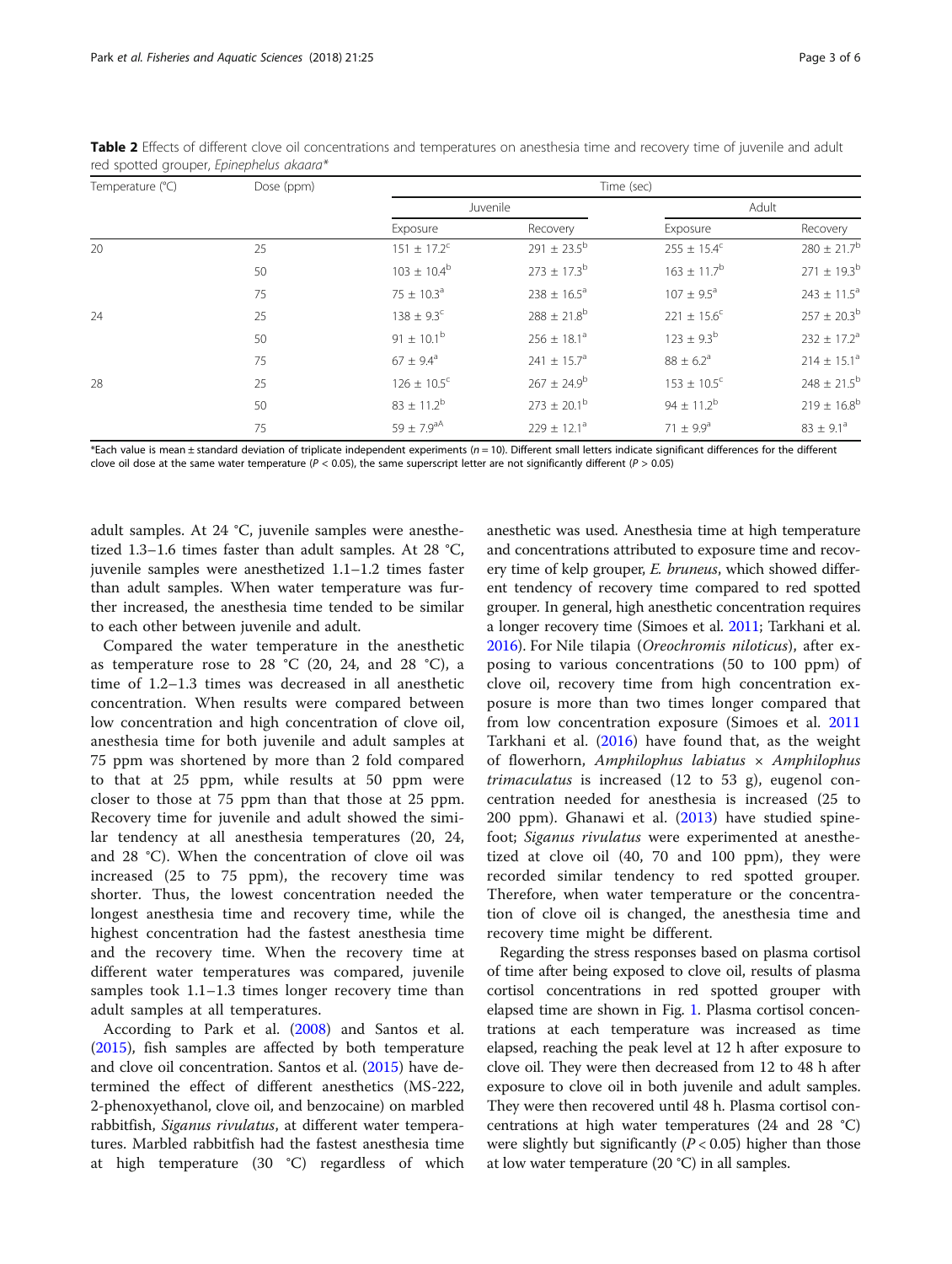<span id="page-3-0"></span>

Plasma cortisol can be an indicator of stress response in fish subjected to various harsh environment. It is related to metabolism and movement (Mommsen et al. [1999\)](#page-5-0). Plasma cortisol level can be influenced by handling, air exposure, and sampling. Thus, determining cortisol concentrations is very important. Park et al. [\(2008](#page-5-0)) have reported that, when kelp grouper are exposed to clove oil, plasma cortisol is increased until 12 h and decreased thereafter. Figure [2](#page-4-0) can be used to understand the relationship between exposure time and recovery time. Figure [2](#page-4-0) was modeled by a division of exposure time to recovery time. It can be used to determine the effects of different temperatures, anesthetic concentrations, and fish stages on exposure time and recovery time. As shown in Fig. [2,](#page-4-0) juvenile and adult had the similar

ratio of exposure time to recovery time at each temperature. The time ratio at 28 °C was slightly larger than that at other temperatures at 25 or 50 ppm. Overall, juvenile samples had larger time ratio than adult samples at all temperatures and concentrations. Based on the time ratio reported by Park et al. ([2008\)](#page-5-0), kelp grouper showed a smaller value than red spotted grouper, suggesting that red spotted grouper might be more sensitive to clove oil anesthesia than kelp grouper.

Suitable anesthetic concentrations have been used to measuring the exposure time within 3 min and recovery time within 10 min (Park et al. [2003\)](#page-5-0). Clove oil concentrations of that experiment did not cause injury or death. They were harmless to handler and fish samples. In this study, we used the effect of different water temperatures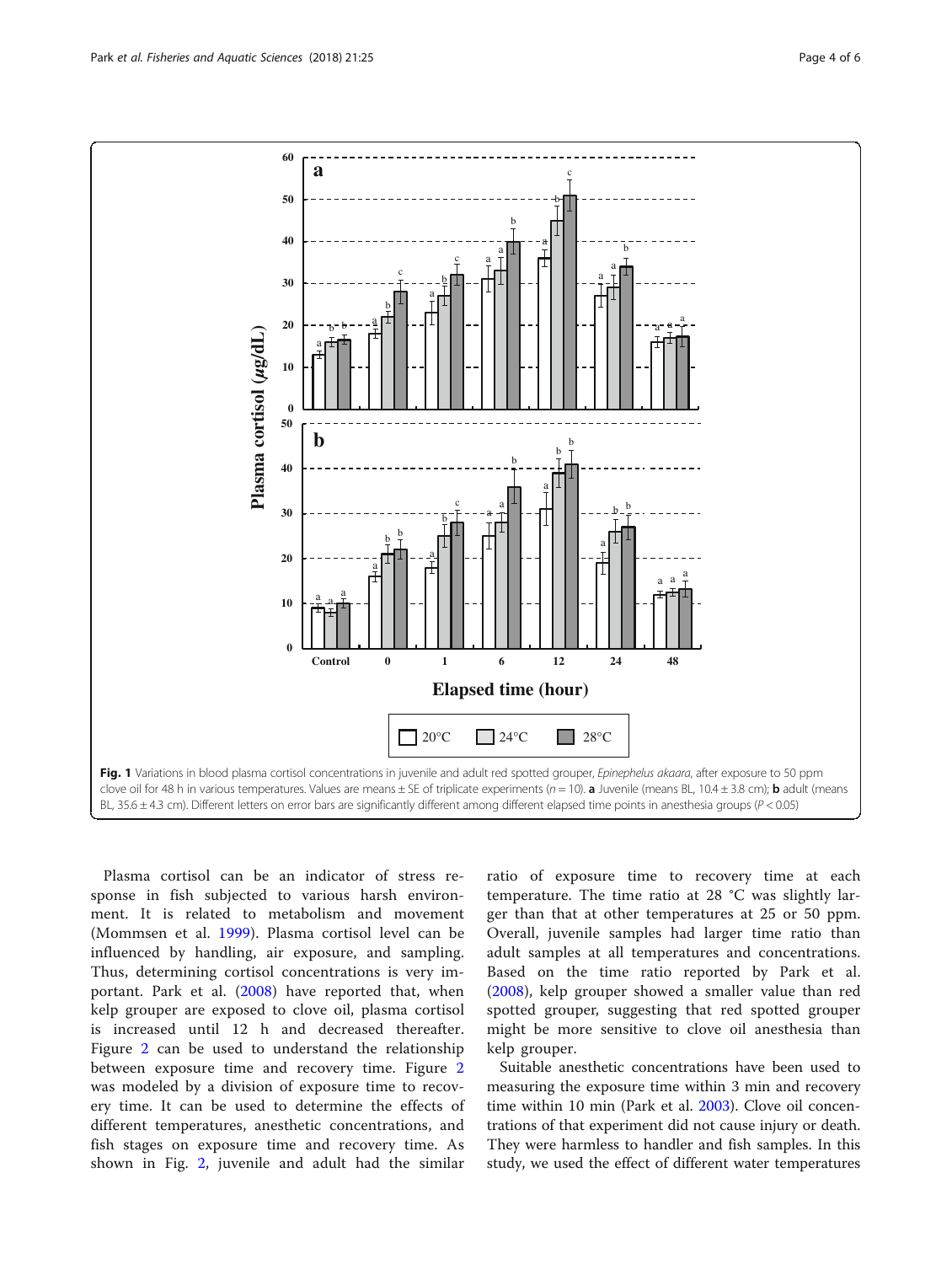<span id="page-4-0"></span>

on anesthesia time and recovery time in juvenile and adult red spotted grouper. However, effects of salinity variations and different anesthetics on red spotted grouper are also important. Such studies should be performed in the future. Nonetheless, our results may provide useful information for performing successful anesthetic experiment using red spotted grouper.

# Conclusions

The effect of clove oil as an anesthetic plays a sufficient role in the red spotted grouper, Epinephelus akaara. As the water temperature and concentration increased, both the anesthetic time reduced and the recovery time increased. Plasma cortisol, which was measured to examine the stress response, was increased up to 12 h after anesthesia but decreased thereafter, which was almost the similar as that of the control group at 48 h.

#### Abbreviation

Hrs: hours

#### Acknowledgements

The authors thank the technical staff of the Future Aquaculture Research Center, NIFS, South Korea, and the Laboratory for Fishery Genetics and Breeding Sciences at Korea Maritime and Ocean University, South Korea, for their helpful support, and the anonymous reviewers who greatly improved the quality of this manuscript. We appreciate for research opportunity in this study and comply with the Current Laws of Korea (Ordinance of Agriculture, Food and Fisheries, no. 1––the Law Regarding Experimental Animals, no. 9932) and the Ethical Guidelines of Korea Maritime and Ocean University, South Korea.

#### Funding

This research was supported by a research grant (R2017037) from Future Aquaculture Research Center, National Fisheries Research and Development Institute, South Korea.

#### Authors' contributions

THL and ISP designed the overall plan of the experiment and drafted this manuscript. THL and SGL conducted the whole part of the experiment, for example, collected blood samples of anesthetic fishes. All authors read and approved the manuscript.

#### Ethics approval and consent to participate

Not applicable.

#### Competing interests

The authors declare that they have no competing interests.

### Publisher's Note

Springer Nature remains neutral with regard to jurisdictional claims in published maps and institutional affiliations.

#### Author details

<sup>1</sup> Division of Marine Bioscience, College of Ocean Science and Technology, Korea Maritime and Ocean University, Busan 606-791, South Korea. <sup>2</sup> Aquafeed Research Center, National Institute of Fisheries Science, Pohang 37517, South Korea. <sup>3</sup>Future Aquaculture Research Center, National Institute of Fisheries Science (NIFS), Jeju 690-192, South Korea. <sup>4</sup>Division of Marine Environment and Bioscience, College of Ocean Science and Technology, Korea Maritime University, 727 Taejong-ro, Yeong do-gu, Busan 49112, South Korea.

#### Received: 23 October 2017 Accepted: 25 May 2018 Published online: 22 July 2018

#### References

Brais. Grouper abstracts. Tigbauan: SEAFDEC Aquaculture Department; 1987. p. 95. Duncan DB. Multiple range and multiple F tests. Biometrics. 1955;11:1–42. Ghanawi J, Monzer S, Saoud IP. Anaesthetic efficacy of clove oil, benzocaine, 2-

- phenoxyethanol and tricaine methanesulfonate in juvenile marbled spinefoot, Siganus rivulatus. Aquac Res. 2013;44:359–66.
- IUCN (2016) IUCN Red List of Threatened Species. [http://www.iucnredlist.org/](http://www.iucnredlist.org/details/43974/0) [details/43974/0](http://www.iucnredlist.org/details/43974/0). Downloaded on 09 March 2016.
- Marking LL, Meyer FP. Are better anesthetics needed in fisheries? Fisheries. 1985; 10:2–5.